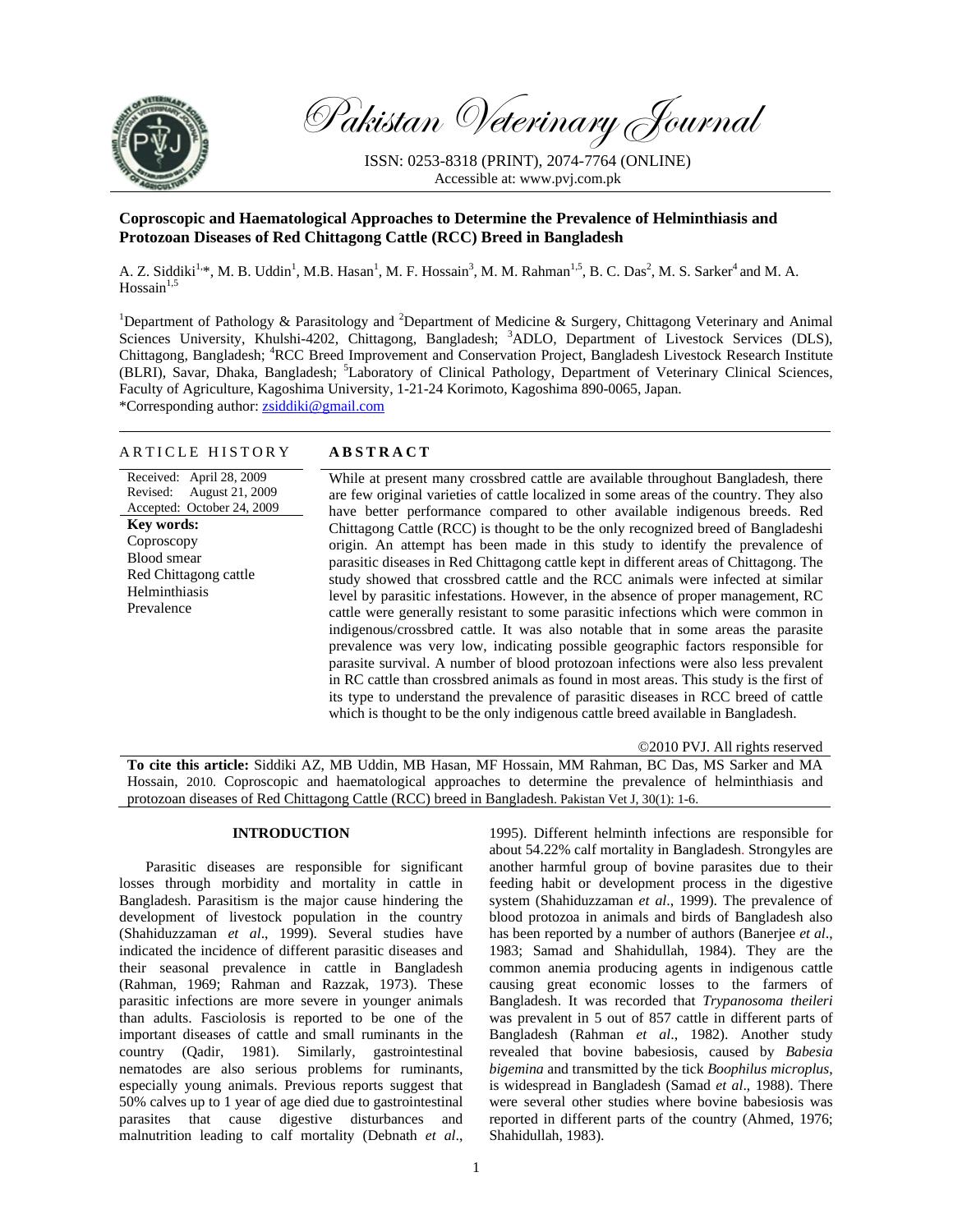Bangladesh is one of the densely populated developing countries of the world, where more than 80% rural people rear indigenous cattle. While at present many crossbred cattle are available throughout the country, there are a few original varieties of cattle localized in some areas of Bangladesh. They also have better performance compared to other available indigenous breeds. The Red Chittagong (RC) cattle is one of such varieties of cattle which are found usually in Chittagong district and Chittagong hill tract region and are rare in other parts of Bangladesh. Most of the RC cattle are found in the Thanas (administrative units) of Raozan, Anowara, Patia, Chandanaish and Bashkhali. There are few literatures available on the performance of RC cattle which is not internationally considered as a pure breed but as a variety (Mason and Buramendram, 1982). However, it has been reported that the RC cattle require lower input support than other indigenous cattle with high quality milk and beef production (Bhuiyan, 2007). The production performances of indigenous cattle like RC is not as high as those of the crossbred animals reared in the country but it is easy to be adopted by the existing farming system under harsh environmental conditions. Alongside good management issues, the disease incidence and susceptibility is a significant factor to gain maximum benefit from the RC cattle reared in Bangladesh. The present study was, therefore, designed to explore the status of parasitic diseases prevalent in RC cattle through classical coproscopic and blood smear analysis.

## **MATERIALS AND METHODS**

#### **Selection of animals**

The study was conducted in the Department of Pathology and Parasitology, Chittagong Veterinary & Animal Sciences University (CVASU) with collaboration from the RCC breed upgradation and improvement team of Bangladesh Livestock Research Institute (BLRI). The RCC and crossbred animals from which samples were collected during this study were selected from a number of dairy farms located in different areas (Chittagong sadar, Anowara, Patia, Chandanaish, Raozan and Satkania) under Chittagong district of Bangladesh. For each animal, respective farm record was observed to determine their entity as a crossbred animal. To identify the RCC from different thanas of Chittagong, active support from the BLRI research team was received, who had earlier selected original RC breed of cattle and kept their pedigree record. The information from the BLRI research team was used to locate the RCC owners in the study area and samples were collected from these animals with prior permission of the owners.

#### **Collection of biological samples**

 Two different types of samples (blood and faeces) were collected during this study. For crossbred animals, samples were collected from different dairy farms under Chittagong Metropolitan area. Samples of RC cattle were derived from animals of 5 thanas of Chittagong (Satkania, Anowara, Patia, Chandanaish, Raozan). Strict aseptic procedures were followed to keep the animal safe and healthy while collecting biological samples. All necessary ethical considerations were followed. **A**pproximately 5-6

ml of blood was collected from jugular vein using 10 ml disposable plastic syringe from each animal and then preserved in Vacutainer® tube containing anticoagulant. Faecal samples (approximately 10 gm) were collected directly from the rectum of the animal using polyethylene gloves and stored in small plastic container. The container was then filled with 10% formalin after labeling with specific identification number. The gross examination of the faeces was also done. Each sample was carried out to the Parasitology laboratory of CVASU for further examination.

## **Examination of faecal samples (coproscopy)**

In addition to gross examination of faecal samples (color, odor, consistency etc) two different types of qualitative analyses, namely direct & floatation technique were followed to detect the parasitic eggs, ova, cyst, tapeworm segments and larvae in the faecal materials. The direct smear method for faecal examination was performed, as described by Rahman *et al*. (1996) and Hossain and Ali (1998). At least three smears were prepared for each sample and eggs were identified on the basis of their morphological features (Thienpont *et al*., 1980). In addition to direct smear approach, all the faecal samples were further analysed using concentration (floatation) technique, using saturated salt solution to achieve maximum floatation of the eggs or ova (Soulsby, 1986). This concentration method usually recovers most nematode eggs and protozoan cysts, still many trematode and cestode eggs, as well as *Giardia* cysts may not be recovered.

## **Examination of blood smear**

 Blood samples collected were examined in the laboratory through thin smear technique. Blood samples were collected on microscopic slides (as direct smear) in duplicate from each animal and then taken to the laboratory for subsequent staining.

 After preparation, thin smear was fixed with ethanol for 10 minutes and stained with Giemsa stain. The stained blood smears were examined under binocular microscope (Olympus) at different magnifications (X40 and X1000) using immersion oil, when necessary.

#### **Data analysis**

 The data derived from the microscopic examination of faecal and blood samples were recorded systematically in a separate log book. For statistical analysis, the data derived during this study were analyzed using Chi-square test.

## **RESULTS AND DISCUSSION**

#### **Faecal examination**

Comparative analysis of positive cases of faecal samples revealed that Satkania (50%) was the most vulnerable place for trematode parasite infection amongst RCC animals (Fig. 1). Lowest infection was recorded in Chittagong Sadar area (25%), where most of the animals were crossbred and were reared under controlled and intensive management. Almost similar percentages of infection levels were observed in animals of Anowara, Patia and Raozan, while those of Chandanaish were comparatively more susceptible to trematode parasitic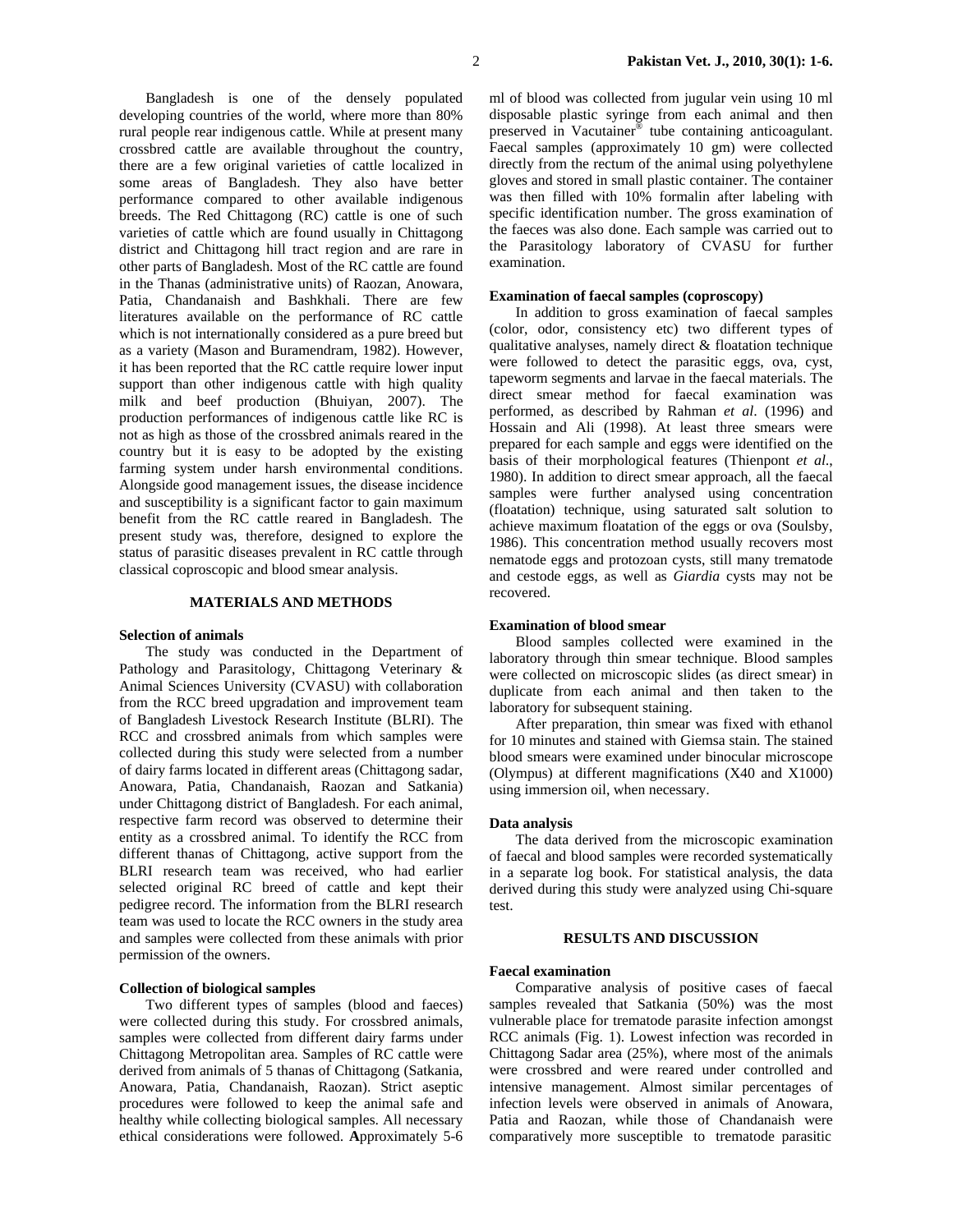

**Fig. 1: Percent prevalence of trematode infection in RCC recorded in different study areas of Chittagong.** 

infections. However, statistically no significant differences were found between samples collected from six study areas.

While fasciolosis is commonly found in cattle in different parts of Chittagong (Unpublished observation), no faecal samples were found positive for *Fasciola* sp. infection. This might be due to factors like lower susceptibility of RCC to fasciolosis and needs further investigation. In addition, the epidemiological study towards distribution of snail populations in different parts of Chittagong is essential to understand the risk factors of trematode infection in the livestock. Unfortunately, no relevant information was available during this study.

When the faecal samples were examined for cestode parasitic infections, no positive case was found in samples collected from RC cattle (data not shown). However, there was a single positive case in crossbred cattle which indicates the risk of cestodal infection in animals even when they are reared in controlled management. The absence of positive cases in RCC does not necessarily indicate that they are fully resistant to cestodal infection but anyone can assume that the incidence of cestode infection is fewer compared to trematode or nematode infection. Infestation of paramphistomiasis varies from 0.70 to 88.89% from place to place (Georgiev *et al*., 1980; Gupta *et al*., 1985; Michalski *et al*., 1990). Further study on the prevalence of arthropod intermediate host in the study area will be useful to explore the different cestodal infections available in cattle in the area.

Faecal samples examined for nematodiasis in RC cattle showed that highest nematode infection was prevalent in Patia (25%), while no single infection was recorded at Anowara (Fig. 2), which is located in coastal area. However, statistically there were no significant differences in nematode infection among different study areas. As most of the pasture of Anowara region is often covered with tidal water, there is a possibility that the infective larval stage of different nematode worms is regularly washed out with the water, contributing minimum infective larvae in the pasture. Thus, there might be lower risk associated with ingesting nematode larvae, resulting in fewer nematodal infections. However, this fact warrants an exclusive survey to determine the geographic distribution and seasonal incidence of nematode larvae in different areas before making any such hypothesis.



## **Fig. 2: Percent prevalence of nematode infection in RCC recorded in different study areas of Chittagong.**

Faecal sample examination is also useful to identify the extent of enteric protozoal infection in animals. Present study revealed that RCC from Anowara were more susceptible to intestinal protozoan infections compared to other study areas (Fig. 3). Out of 20 samples from Anowara, 13(65%) were found positive, whereas no single positive case was recorded in Chandanaish. Again, statistically there were no significant differences among study areas.



**Fig. 3: Percent prevalence of protozoal infection in RCC recorded in different study areas of Chittagong.** 

 The enteric protozoa are usually transmitted through drinking water and food ingestion. Thus, it seems that animals of Anowara are at high risk of enteric protozoan infections compared to other regions. The local practice of feeding unsafe water is possibly the most important cause for its spread. However, there are no differences in practice between different study areas regarding access of safe water by the cattle. Further analysis can identify the most important enteric protozoan infections in the respective area. The difference in prevalence among various studies might be due to variations in geo-climatic conditions of these areas of the study areas (Kakar and Kakarsulemankhel, 2008).

During this study, two different types of faecal sample examination techniques were performed, namely direct smear and Floatation technique. A comparison of the success rate of two techniques was made to assess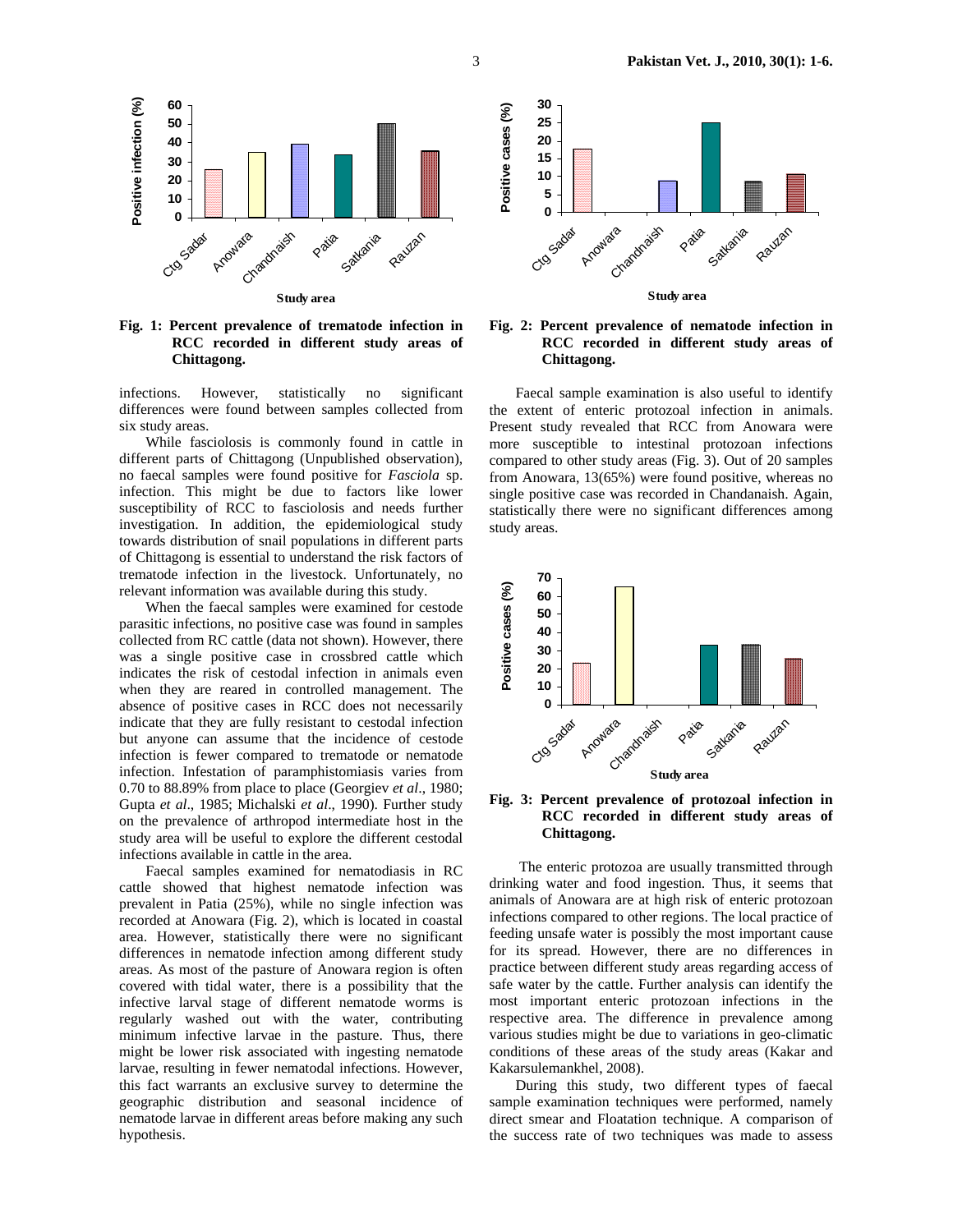their feasibility for future diagnostic or research endeavors (Table 1). Of the 198 samples examined, 89(45%) and 40(20%) were found positive in direct smear technique and Floatation technique, respectively, the difference was statistically significantly (P<0.01). It was found that direct smear technique was twice as effective as Floatation technique. It might be due to some parasitic eggs that did not float but readily seen in heavy infection. Considering that the eggs which are light usually float in floatation technique, one can easily follow direct smear technique for any survey or seasonal incidence study. This is also cost-effective and easy to perform, even under field conditions.

The gastrointestinal parasitic infections in RCC and crossbred cattle were also further analysed to detect any sex-specific variations (Table 2). It was observed that both male and female RCC and crossbred animals were equally susceptible to parasitic infections as there were no statistically significant differences in their susceptibility.

The overall prevalence of different gastrointestinal parasitic ova/larvae and tapeworm segments in the faeces of RCC and crossbred animals were analysed to identify their prevalence (data not shown). The comparative analysis showed variable results where several parasites were highly prevalent in crossbred animals and few were more prevalent in RCC animals. A total of 119 samples of RCC were tested, in which *Fasciola* (2%), *Paramphistomum* (38%), and coccidial oocysts (17%) were recorded. However, there was no statistical difference in the occurrence of parasitism between the RCC and crossbred animals. Highest infection was recorded with *Paramphistomum*, while coccidian parasites like *Balantidium* and *Eimeria* were highly prevalent in crossbred cattle. Compared to the RC cattle, most of the infections were lower in crossbred cattle except some nematode infections like *Oesophagostomum, Cooperia, Chabertia, Ostertagia, Haemonchus, Mecistocirrus* etc. Raza *et al*. (2009) recorded the prevalence of

*Paramphistomum cervi* as 17.64 and 20.00% in cattle and buffaloes, respectively.

#### **Examination of blood smears**

 When the blood samples collected from RCC and crossbred animals were examined for hemoprotozoan infection, it was found that there were no statistically significant differences in protozoan infection between the two breeds (data not shown). It is notable that in the absence of proper management and attention, RCC are equally susceptible as crossbred cattle. In addition, during this study an attempt was made to determine any sex specific prevalence of blood protozoan infections in crossbred and RC cattle (Table 3). It was recorded that no statistically significant differences were existed between male and female animals in respect to blood protozoan infection.

 During this study, it was revealed that crossbred cattle were more susceptible to protozoan infection than RCC except Anaplasmosis and Babesiosis (data not shown). Incidences recorded during this study were *Anaplasma spp* (3%), *Babesia spp* (1%), *Theileria spp* (4%), *Eperythrozoon spp* (1%), while a few cases were uncharacterized (4%). The lower prevalence rate of blood protozoan infection in the RCC animals is possibly due to constant exposure to infection and development of immunity against different protozoan parasites. As the crossbred animals have less chance of pre-exposure, there is little chance of developing immunity thus contributing higher disease incidence.

 The present study revealed that the frequency of parasite in any RC cattle is variable. Most gastrointestinal helminthes or protozoan infections were due to single parasite which indicates that broad-spectrum anthelmintic therapy is not necessary for effective treatment and control program. Thus, RCC owners can save a lot of money by using targeted therapy through routine faecal smear examination in the local veterinary hospital. The

|  |  | Table 1: Comparative efficiency of two faeces examination procedures used during this study |
|--|--|---------------------------------------------------------------------------------------------|
|  |  |                                                                                             |

|                              | Direct smear | <b>Floatation</b>      | Chi-square |
|------------------------------|--------------|------------------------|------------|
|                              | technique    | technique (Sugar/salt) | value      |
| No. of total sample examined | 198          | 198                    | 27.605     |
| No. of positive cases        | 89           | 40                     | (P<0.01)   |
| No. of negative cases        | 109          | 158                    |            |

|  |            |  | Table 2: Sex-specific prevalence of gastrointestinal parasites in RC and crossbred cattle found through |  |  |  |  |
|--|------------|--|---------------------------------------------------------------------------------------------------------|--|--|--|--|
|  | coproscopy |  |                                                                                                         |  |  |  |  |

|                       | <b>Crossbred cattle</b> |        | Chi-square    | <b>Red Chittagong Cattle (RCC)</b> | Chi-square    |               |
|-----------------------|-------------------------|--------|---------------|------------------------------------|---------------|---------------|
|                       | Male                    | Female | value         | <b>Male</b>                        | <b>Female</b> | value         |
| No of sample examined |                         |        | 0.001         | 30                                 | 89            | 0.901         |
| No. of positive cases |                         | 38     | $(P = 0.916)$ |                                    | 59            | $(P = 0.343)$ |
| No. of negative cases |                         | 33     |               |                                    | 30            |               |

|  |  | Table 3: Sex-specific prevalence of blood parasites in crossbred and RC animals |  |
|--|--|---------------------------------------------------------------------------------|--|
|--|--|---------------------------------------------------------------------------------|--|

|                       | <b>Crossbred cattle</b> |        | Chi-square    | <b>Red Chittagong Cattle (RCC)</b> | Chi-square |               |  |
|-----------------------|-------------------------|--------|---------------|------------------------------------|------------|---------------|--|
|                       | Male                    | Female | value         | Male                               | Female     | value         |  |
| No of sample examined |                         |        | 0.000         | 33                                 | 54         | 2.259         |  |
| No. of positive cases |                         |        | $(P = 0.989)$ |                                    |            | $(P = 0.133)$ |  |
| No. of Negative cases |                         | 62     |               | 28                                 |            |               |  |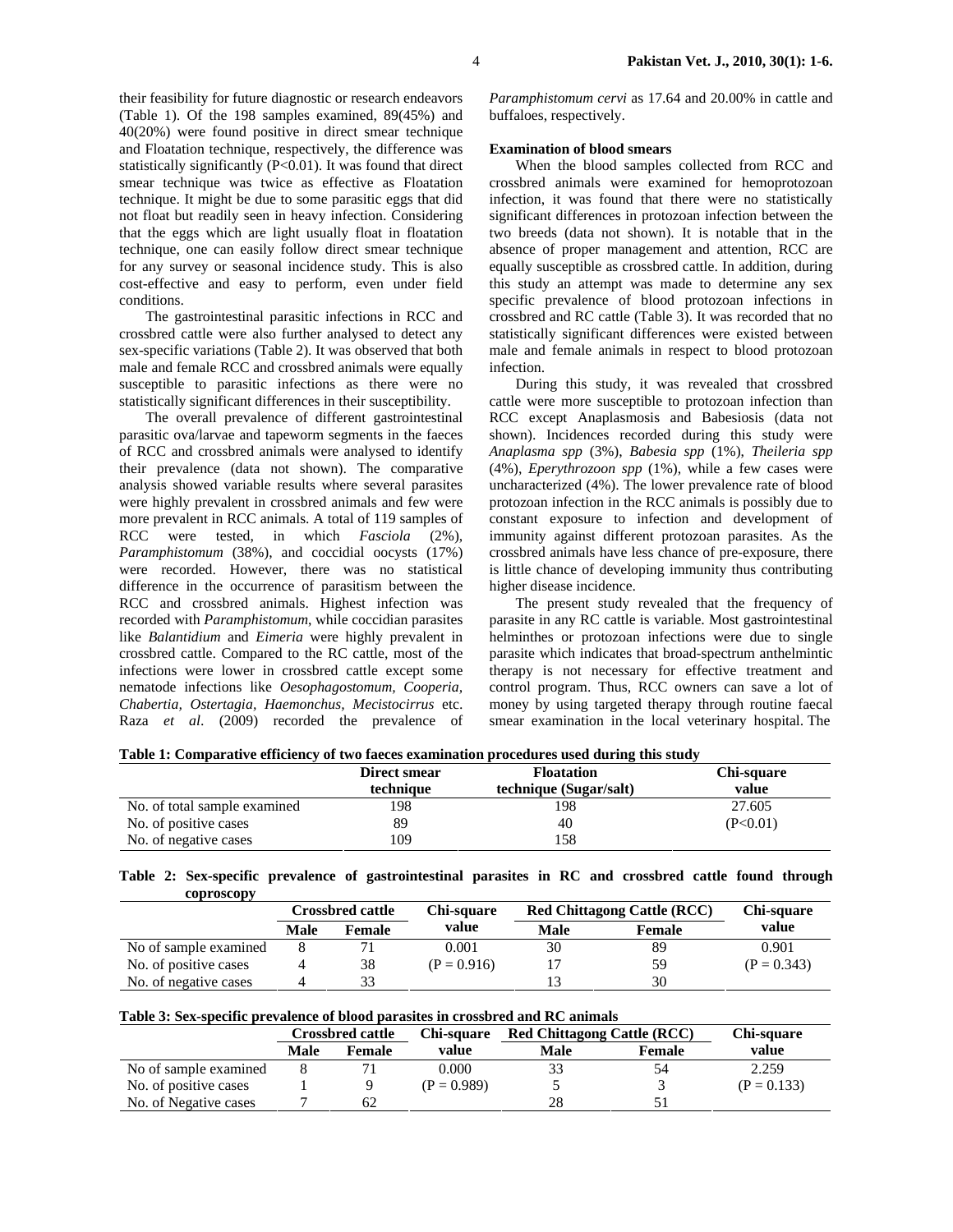distribution of vectors of different protozoan diseases like tick, mite and lice need to be further investigated to be correlated with present findings. The information will also be useful to take any preventive measures against hemoprotozoal infection in RCC of any designated area. Unfortunately, no previous record of the vector distribution in Chittagong was available during this study. The present study shows that the crossbred cattle and the RCC animals are infected at similar level by parasitic infestations. However, in the absence of proper management, RCC cattle are generally resistant to some parasitic infections which are common in indigenous/crossbred cattle. It is also notable that in some areas the parasite prevalence is very low, indicating geographic factors responsible for parasite survival. Further study for year-long seasonal incidence of parasitic ova or larvae in the pasture could be useful to identify the actual extent of parasitic infection in RC cattle. Proper management with regular anthelmintic therapy is necessary to gain maximum output from RC cattle. Different epidemiological factors including geological and ecological aspects of the RCC rearing areas (e.g. hilly areas, low-lying pasture, riverside pasture, regular flooding of pasture with tidal water) need to be considered as contributing factors for incidence and prevalence study of parasitic diseases in RC cattle. Further study could also be directed to identify whether there are any age specificity existing in RC cattle and if any particular therapy has been conducted overwhelmingly leading to development of drug resistance in RC Cattle.

The present study was the first of its type to identify the range of helminthes and protozoan parasitic infections in RC cattle. For a comprehensive study, the relevant information of any existing infection along with seasonal trend and geographic distribution is highly essential. Unfortunately, these were not available during this study. There lies the need for a concerted work plan for further long-term study where researchers from different research backgrounds can contribute together for effective analysis of disease incidence and preventive strategy in RCC. The knowledge derived from these studies will increase our understanding whether RCC is really a unique breed with any degree of resistance against infectious diseases. The information will be quite important in planning future national breeding strategies directed toward conservation of this unique variety of cattle that is only available in Chittagong area of Bangladesh.

#### **Acknowledgements**

The financial support provided by Bangladesh Livestock Research Institute (BLRI) is gratefully acknowledged. We are also grateful to the Project Director Dr. Khan Shahidul Haque and the team members of RCC Breed Upgradation and Conservation Project, BLRI for their consistent support to continue this work. Thanks to our colleagues of CVASU for enormous inspiration and support throughout the two years of the study.

# **REFERENCES**

Ahmed AKNU, 1976. Blood parasites of domestic animals in Bangladesh. Bangladesh Vet J, 10: 69-71.

- Banerjee DP, KD Prasad and MA Samad, 1983. Seroprevalence of *Babesia bigemina* infection in
- cattle of India and Bangladesh. Indian J Anim Sci, 53: 431-433. Bhuiyan AKFH, 2007. Cattle and livelihood in Bangladesh. Article from web resource.
- http://www.vishwagou.org/ date 02/09/2008. Debnath NC, MJFA Taimur, AK Saha, M Ersaduzaman, M Heleluddin, ML Rahman, DK Roy and MA Islam, 1995. A retrospective study of calf losses on the central dairy cattle breeding station in Bangladesh. Prev Vet Med, 24: 43–53.
- Georgiev B, I Denev and I Vasilev, 1980. The prevalence of paramphistomiasis in ruminants in Bulgaria. Khelmintologiya, 9: 18-25.
- Gupta RP, SS Chaudhri, NS Ruprah and CH Yadav, 1985. Epizootiology of paramphistomiasis in Haryana state. Indian J. Anim. Sci., 55: 14-19.
- Hossain MA and KM Ali, 1998. Effects of anthelmintics on the body weight of goats naturally infected with fasciolosis and gastrointestinal nematodiasis. Bangladesh Vet J, 32(1-2): 41-46.
- Kakar MN and JK Kakarsulemankhel, 2008. Prevalence of endo (trematodes) and ectoparasites in cows and buffaloes of Quetta, Pakistan. Pakistan Vet J, 28(1): 34-36.
- Mason JL and V Buramendram, 1982. Breeding plans for ruminant livestock in the tropics. FAO Animal Production and Health paper. No. 136: 34-89.
- Michalski MM, K Gaca–Logodzinska and E Brzeka, 1990. Prevalence of paramphistomum spp. infestation in cattle from Olsztyn region in 1980- 1987. Acta Acad Agri Tech Olstenensis, 19: 57-66.
- Qadir, ANMA, 1981. A preliminary study on the epidemiology of Fascioliasis in goats. Bangladesh Vet J, 15: 13-17.
- Rahman MH, 1969. Taxonomic study of the health parasites encountered in the abomasums of ruminants in East Pakistan. MSc Thesis, Dept Parasitology, Bangladesh Agricultural University, Mymensingh, Bangladesh.
- Rahman MH and A Razzak, 1973. Incidence of helminth parasites infecting cattle in the Kotwali thana of Comilla. First Bangladesh Vet. Conf., Bangladesh Agri Univ, Mymensingh, Bangladesh.
- Rahman MH, AKNU Ahmed and A Mannan, 1982. Trypanosomes of animals and birds in Bangladesh. Bangladesh Vet J, 16: 59-62.
- Rahman MH, S Ahmed and MMH Mondal, 1996. Introduction to Helminth Parasites of Animals and Birds in Bangladesh,  $1<sup>st</sup> Ed$ , pp:16.
- Raza MA, S Murtaza, HA Bachaya and A Hussain, 2009. Prevalence of *Paramphistomum cervi* in ruminants slaughtered in district Muzaffar Garh. Pakistan Vet J, 29(4): 214-215.
- Samad, MA and Shahidullah, 1984. Bovine babesiosis in Bangladesh. Clinicohematological features under field conditions. Intern J Trop Agri, 2: 355-359.
- Samad MA, ASM Bari and SA Bashar, 1988. Gross and histopathological studies on bovine babesiosis in Bangladesh. Indian J Anim Sci, 58: 926-928.
- Shahidullah, 1983. Studies on hemoprotozoan diseases of goats and cattle with their vector ticks. MSc Thesis,